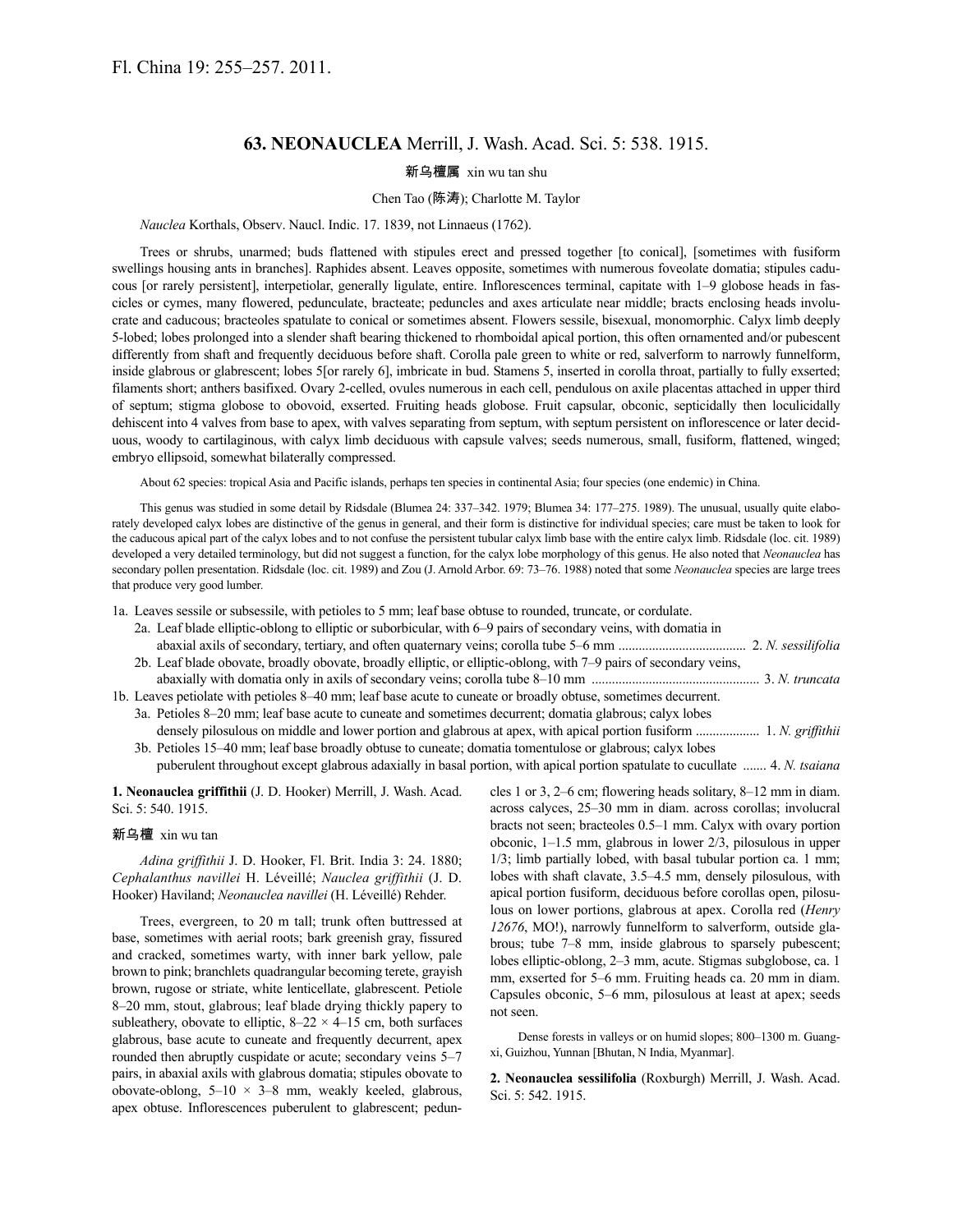## 无柄新乌檀 wu bing xin wu tan

*Nauclea sessilifolia* Roxburgh, Fl. Ind. 2: 124. 1824; *Adina sessilifolia* (Roxburgh) J. D. Hooker ex Brandis; *N. sericea* Wallich ex G. Don.

Trees, leaf persistence unknown, 7–30 m tall; bark dark gray, transversely fissured and cracked, with inner bark brown, sometimes mottled; branches flattened to angled, glabrous. Leaves sessile or subsessile; petiole to 5 mm, stout, glabrous; blade drying papery to thinly leathery, elliptic to elliptic-oblong or suborbicular,  $5-30 \times 3-15$  cm, both surfaces glabrous, base rounded to truncate or cordulate, apex obtuse; secondary veins 6–9 pairs, with small, glabrous to pilosulous, foveolate domatia in abaxial axils of lateral, tertiary, and often quaternary veins; stipules broadly elliptic to obovate,  $10-30 \times 5-10$  mm, glabrous, keeled in lower portion, apex obtuse to broadly rounded. Inflorescences glabrescent; peduncles 1(or 3), 1–3(–8) cm; flowering heads solitary, 20–25 mm in diam. across calyces, 35–45 mm in diam. across corollas; involucral bracts not seen; bracteoles linear, 1–2(–3) mm. Calyx with ovary portion obconic, 1–1.5 mm, glabrous or apically tomentulose; limb partially lobed, with basal tubular portion 0.5–0.8 mm; lobes densely pilosulous, with shaft clavate, 5–7 mm, with apical portion pyramidal, deciduous before corollas open. Corolla color unknown; tube 5–6 mm, inside glabrescent; lobes deltoid to elliptic, 2–3 mm, outside densely strigillose to sericeous, acute. Stigma subglobose, ca. 0.8 mm, exserted for 5–6 mm. Fruiting heads (15–) 25–35 mm in diam. Capsules obconic, 8–10 mm, glabrous except densely pilosulous at apex; seeds ca. 2 mm. Fl. Oct.

Thickets or broad-leaved forests on hills; 500–800 m. Taiwan, Yunnan [Cambodia, India, Laos, Myanmar, Thailand, Vietnam].

This is the first report of this species in Taiwan.

**3. Neonauclea truncata** (Hayata) Yamamoto, J. Soc. Trop. Agric. 7: 149. 1935.

#### 台湾新乌檀 tai wan xin wu tan

*Nauclea truncata* Hayata, J. Coll. Sci. Imp. Univ. Tokyo 30(1): 140. 1911.

Trees, evergreen, large, height not noted; branches flattened to angled, gray, glabrous. Leaves sessile or subsessile; petiole to 2 mm, glabrous; blade drying leathery, obovate, broadly obovate, broadly elliptic, or elliptic-oblong,  $13.5-26 \times$ 9.9–19.8 cm, glabrous, base rounded to truncate, obtuse, or cordulate, apex obtuse to acute or shortly acuminate; secondary veins 7–9 pairs, in abaxial axils with pilosulous or foveolate domatia; stipules elliptic-oblong to elliptic,  $12-25 \times 8-15$  mm, glabrous, smooth to weakly keeled, rounded to obtuse. Inflorescences densely strigillose to glabrescent; peduncles 1–3(–5), 2.2–3.5 cm, stout; flowering heads solitary on peduncles, 12–25 mm in diam. across calyces, 34–45 mm in diam. across corollas; bracteoles reportedly sparse, not seen. Calyx with ovary portion 0.8–1.5 mm, glabrous; limb partially lobed, with basal tubular portion 1–1.5 mm, pilosulous at least on apical portion; lobes deciduous before corollas open, with shaft linear, 1.5–2.5 mm, glabrous below and densely pilosulous in upper part, with apical portion obconic to thickly fusiform, 2–2.5 mm, pilosulous to glabrescent. Corolla white, funnelform; tube 8–10 mm, glabrous; lobes ligulate to lanceolate, 2–3 mm, puberulent, obtuse to acute. Stigma subglobose to fusiform, ca. 1 mm, exserted for 8–10 mm. Fruiting heads 30–35 mm in diam. Capsules obconic, 8–10 mm, glabrescent. Fl. Jul.

Forests, on coral rocks. Taiwan [Philippines].

This species was reported from Taiwan by Chun (Fl. Taiwan 4: 313. 1978) and later by Liu et al. (Fl. Taiwan, ed. 2, 4: 304–306. 1998) under the name *Neonauclea reticulata* (Haviland) Merrill, with the name *N. truncata* placed in synonymy there. However, Yamamoto (loc. cit.) had already noted the differences that separate *N. truncata* and *N. reticulata* and concluded that the name *N. reticulata* had been incorrectly applied to the Taiwanese plants. Ridsdale (Blumea 34: 213–217. 1989) later recognized these as two distinct species and reported an extended range for *N. truncata*, in N Philippines.

**4. Neonauclea tsaiana** S. Q. Zou, J. Arnold Arbor. 69: 73. 1988.

#### 滇南新乌檀 dian nan xin wu tan

Trees, to 30–40 m tall and 1 m d.b.h.; trunk cylindrical, with buttresses; bark rough, with inner bark fibrous, yellow or sometimes with pink; branches flattened to angled, densely lenticellate, glabrescent. Petiole 12–40 mm, stout, glabrous; leaf blade drying leathery, elliptic or ovate-elliptic,  $12-22 \times 6-13$ cm, adaxially glabrous and rather shiny, abaxially glabrous and matte, base broadly obtuse to cuneate, apex acute to shortly acuminate; secondary veins 6 or 8 pairs, with tomentulose to glabrous foveolate domatia in abaxial axils; stipules ovate, 12–  $24 \times 8 - 14$  mm, glabrous, weakly keeled in basal portion, apex obtuse. Inflorescences glabrous; peduncles 1–3, 2–4.5 cm; flowering heads 1–7(or 9), solitary on peduncles or 3–7 in branched cymes, 10–18 mm in diam. across calyces, 25–30 mm in diam. across corollas; involucral bracts not seen; bracteoles conical, 0.7–1 mm. Calyx with ovary portion obconic, 1–1.5 mm, glabrous except puberulent at apex; limb partially lobed, with basal tubular portion 0.8–1 mm; lobes deciduous before corollas open, with shaft clavate, 3–4 mm, densely puberulent except adaxially glabrous in basal portion, apical portion rounded to cucullate, densely puberulent. Corolla pale yellow, funnelform, glabrous; tube 5–6.5 mm; lobes elliptic-oblong, ca.  $2.5 \times 1.2$  mm, apex acute. Stigmas subglobose, ca. 1 mm, exserted for 5–6 mm. Fruiting heads 15–20 mm in diam. Capsules clavate, somewhat flattened, 6–7 mm, glabrous in basal portion, puberulent or pilosulous at apex; seeds unknown. Fl. Sep–Oct, fr. May–Jun.

● Tropical rain forests at streamsides or in bottom of valleys; 500– 1100 m. Yunnan.

This species was described almost simultaneously with the publication of Ridsdale's revision of the genus (Blumea 34: 177–275. 1989) and was not mentioned by him presumably because he was unaware of it.